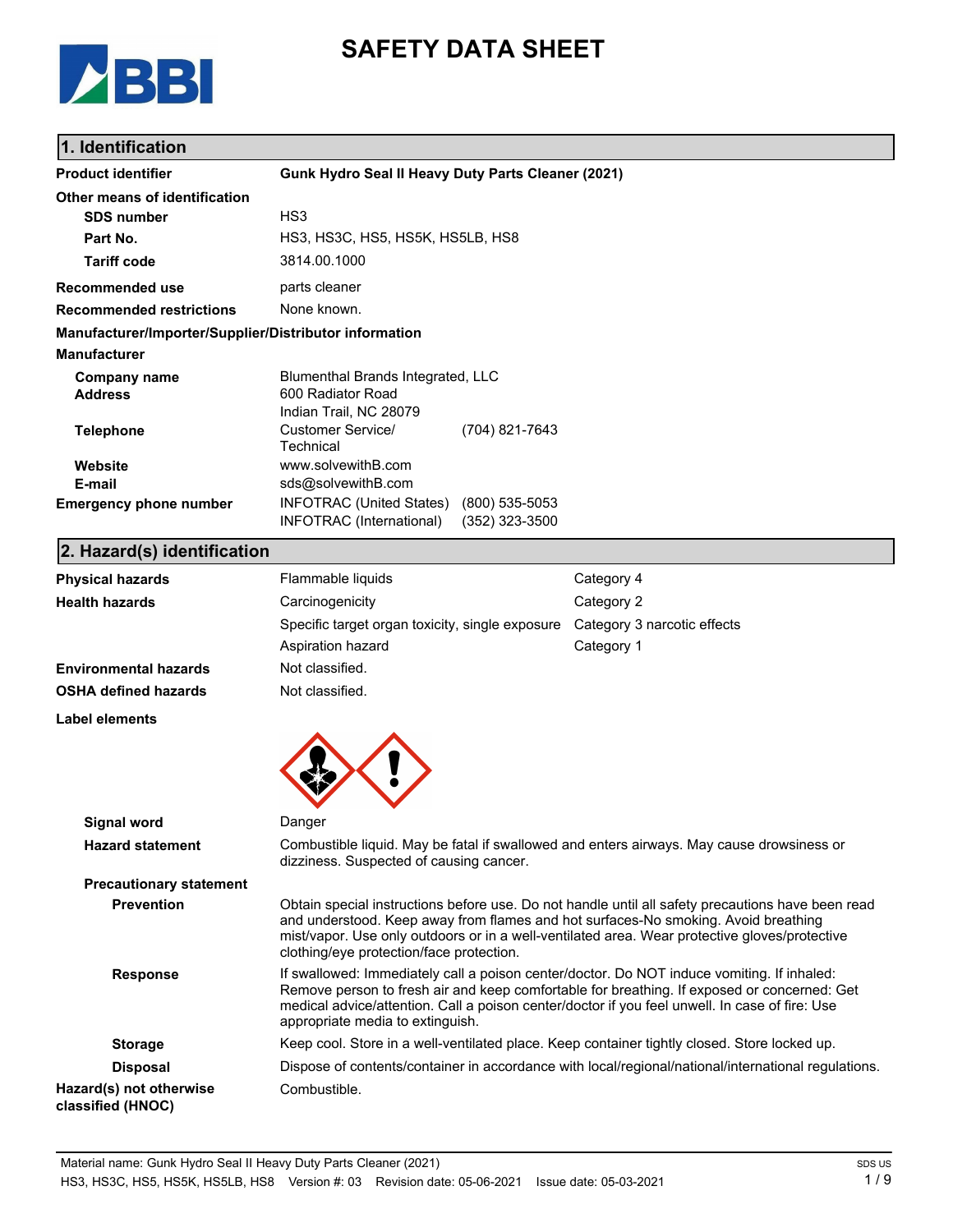**Supplemental information** NOTE: This product is a consumer product and is labeled in accordance with the US Consumer Product Safety Commission regulations which take precedence over OSHA Hazard Communication labeling. The container label may not include the OSHA label elements listed in this document. Always carefully review the entire SDS and the product label prior to use in the workplace.

### **3. Composition/information on ingredients**

#### **Mixtures**

| <b>Chemical name</b>                                | Common name and synonyms | <b>CAS number</b> | %          |
|-----------------------------------------------------|--------------------------|-------------------|------------|
| <b>ISOPARAFFINIC PETROLEUM</b><br><b>DISTILLATE</b> |                          | 64742-47-8        | $70 - 80$  |
| C9-15 Heavy Aromatic<br>Hydrocarbons                |                          | 64742-94-5        | $10 - 520$ |
| Alcohols, C9-11, ethoxylated                        |                          | 68439-46-3        | $3 - 5$    |
| Butoxyethanol                                       |                          | 111-76-2          | $1 - 3$    |
| Tert-butylbenzene                                   |                          | 98-06-6           | $1 - 3$    |
| Naphthalene                                         |                          | $91 - 20 - 3$     | < 1        |
| Diethylbenzene                                      |                          | 25340-17-4        | ${}_{0.3}$ |
| Benzene, 1,3-diethyl-                               |                          | 141-93-5          | ${}_{0.2}$ |
| Other components below reportable levels            |                          |                   | $3 - 5$    |

\*Designates that a specific chemical identity and/or percentage of composition has been withheld as a trade secret.

#### **4. First-aid measures** Remove victim to fresh air and keep at rest in a position comfortable for breathing. Call a poison center or doctor/physician if you feel unwell. **Inhalation Skin contact** Wash off with soap and water. Get medical attention if irritation develops and persists. **Eye contact Rinse with water. Get medical attention if irritation develops and persists.** Call a physician or poison control center immediately. Rinse mouth. Do not induce vomiting. If vomiting occurs, keep head low so that stomach content doesn't get into the lungs. **Ingestion** Aspiration may cause pulmonary edema and pneumonitis. May cause drowsiness and dizziness. Headache. Nausea, vomiting. Direct contact with eyes may cause temporary irritation. **Most important symptoms/effects, acute and delayed** Provide general supportive measures and treat symptomatically. Keep victim under observation. Symptoms may be delayed. **Indication of immediate medical attention and special treatment needed** IF exposed or concerned: Get medical advice/attention. Ensure that medical personnel are aware of the material(s) involved, and take precautions to protect themselves. **General information**

| 5. Fire-fighting measures                                                        |                                                                                                                                                                                                                                                                                                                                                                                                        |
|----------------------------------------------------------------------------------|--------------------------------------------------------------------------------------------------------------------------------------------------------------------------------------------------------------------------------------------------------------------------------------------------------------------------------------------------------------------------------------------------------|
| Suitable extinguishing media                                                     | Water fog. Alcohol resistant foam. Dry chemical powder. Dry chemicals. Carbon dioxide (CO2).                                                                                                                                                                                                                                                                                                           |
| Unsuitable extinguishing<br>media                                                | Do not use water jet as an extinguisher, as this will spread the fire.                                                                                                                                                                                                                                                                                                                                 |
| Specific hazards arising from<br>the chemical                                    | The product is combustible, and heating may generate vapors which may form explosive vapor/air<br>mixtures. During fire, gases hazardous to health may be formed.                                                                                                                                                                                                                                      |
| Special protective equipment<br>and precautions for firefighters                 | Self-contained breathing apparatus and full protective clothing must be worn in case of fire.                                                                                                                                                                                                                                                                                                          |
| <b>Fire fighting</b><br>equipment/instructions                                   | In case of fire and/or explosion do not breathe fumes. Move containers from fire area if you can do<br>so without risk. Cool containers exposed to heat with water spray and remove container, if no risk<br>is involved.                                                                                                                                                                              |
| <b>Specific methods</b>                                                          | Use standard firefighting procedures and consider the hazards of other involved materials.                                                                                                                                                                                                                                                                                                             |
| <b>General fire hazards</b>                                                      | Combustible. Combustible liquid.                                                                                                                                                                                                                                                                                                                                                                       |
| 6. Accidental release measures                                                   |                                                                                                                                                                                                                                                                                                                                                                                                        |
| <b>Personal precautions,</b><br>protective equipment and<br>emergency procedures | Keep unnecessary personnel away. Keep people away from and upwind of spill/leak. Eliminate all<br>ignition sources (no smoking, flares, sparks, or flames in immediate area). Wear appropriate<br>protective equipment and clothing during clean-up. Avoid breathing mist/vapor. Ensure adequate<br>ventilation. Local authorities should be advised if significant spillages cannot be contained. For |

personal protection, see section 8 of the SDS.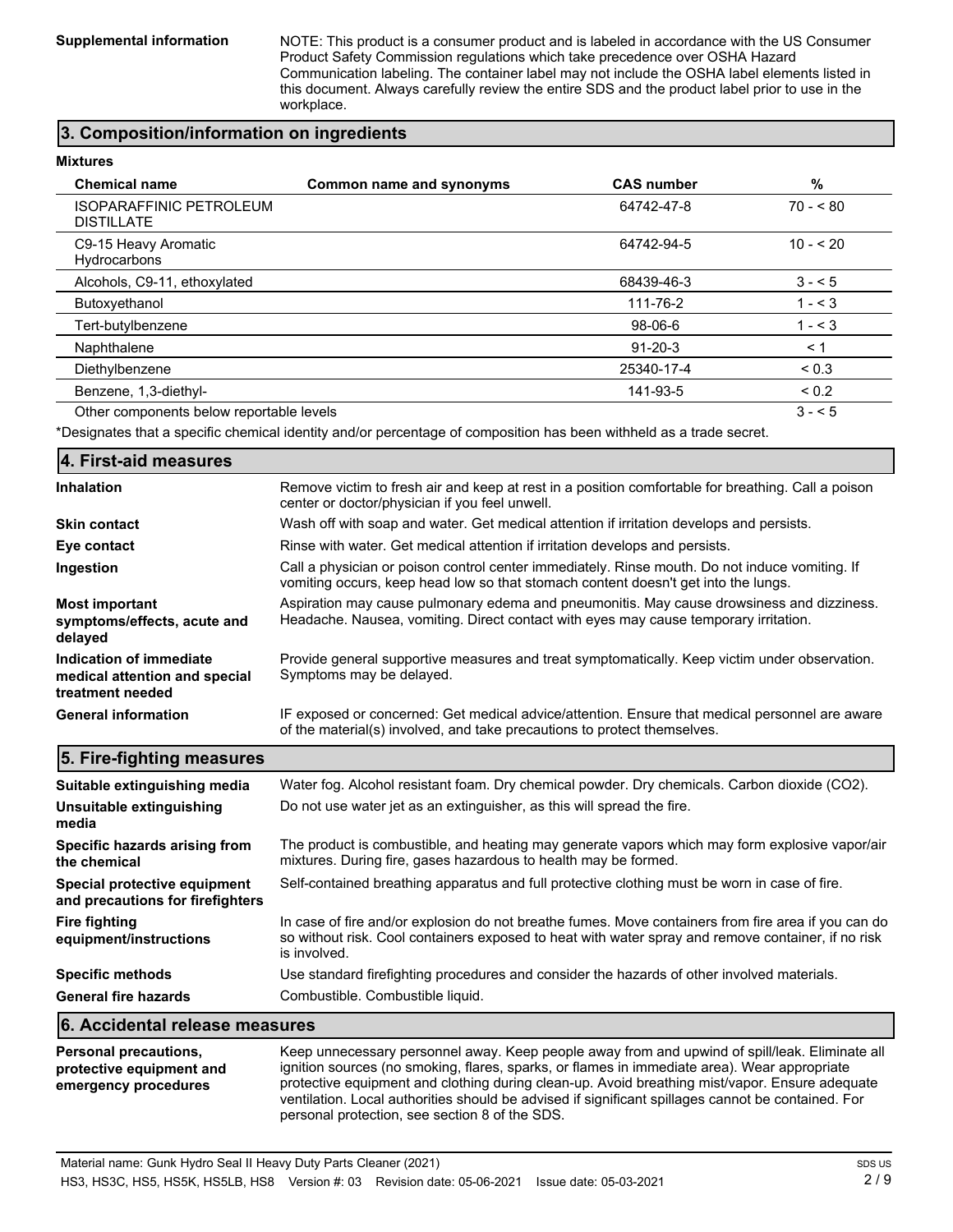| Methods and materials for<br>containment and cleaning up        | Use water spray to reduce vapors or divert vapor cloud drift. Eliminate all ignition sources (no<br>smoking, flares, sparks, or flames in immediate area). Keep combustibles (wood, paper, oil, etc.)<br>away from spilled material. This material is classified as a water pollutant under the Clean Water<br>Act and should be prevented from contaminating soil or from entering sewage and drainage<br>systems which lead to waterways.                                                                                                                             |  |  |
|-----------------------------------------------------------------|-------------------------------------------------------------------------------------------------------------------------------------------------------------------------------------------------------------------------------------------------------------------------------------------------------------------------------------------------------------------------------------------------------------------------------------------------------------------------------------------------------------------------------------------------------------------------|--|--|
|                                                                 | Large Spills: Stop the flow of material, if this is without risk. Dike the spilled material, where this is<br>possible. Use a non-combustible material like vermiculite, sand or earth to soak up the product<br>and place into a container for later disposal. Following product recovery, flush area with water.                                                                                                                                                                                                                                                      |  |  |
|                                                                 | Small Spills: Absorb with earth, sand or other non-combustible material and transfer to containers<br>for later disposal. Wipe up with absorbent material (e.g. cloth, fleece). Clean surface thoroughly to<br>remove residual contamination.                                                                                                                                                                                                                                                                                                                           |  |  |
|                                                                 | Never return spills to original containers for re-use. Put material in suitable, covered, labeled<br>containers. For waste disposal, see section 13 of the SDS.                                                                                                                                                                                                                                                                                                                                                                                                         |  |  |
| <b>Environmental precautions</b>                                | Avoid discharge into drains, water courses or onto the ground.                                                                                                                                                                                                                                                                                                                                                                                                                                                                                                          |  |  |
| 7. Handling and storage                                         |                                                                                                                                                                                                                                                                                                                                                                                                                                                                                                                                                                         |  |  |
| <b>Precautions for safe handling</b>                            | Obtain special instructions before use. Do not handle until all safety precautions have been read<br>and understood. Keep away from open flames, hot surfaces and sources of ignition. When using<br>do not smoke. Do not get in eyes, on skin, or on clothing. Avoid prolonged or repeated contact with<br>skin. Avoid prolonged exposure. Should be handled in closed systems, if possible. Use only in<br>well-ventilated areas. Wear appropriate personal protective equipment. Wash hands thoroughly<br>after handling. Observe good industrial hygiene practices. |  |  |
| Conditions for safe storage,<br>including any incompatibilities | Store locked up. Keep away from heat and sources of ignition. Store in a cool, dry place out of<br>direct sunlight. Store in tightly closed container. Store in a well-ventilated place. Keep in an area<br>equipped with sprinklers. Store away from incompatible materials (see Section 10 of the SDS).                                                                                                                                                                                                                                                               |  |  |

### **8. Exposure controls/personal protection**

### **Occupational exposure limits**

The following constituents are the only constituents of the product which have a PEL, TLV or other recommended exposure limit. At this time, the other constituents have no known exposure limits.

| US. OSHA Table Z-1 Limits for Air Contaminants (29 CFR 1910.1000) |             |              |              |  |
|-------------------------------------------------------------------|-------------|--------------|--------------|--|
| <b>Components</b>                                                 | <b>Type</b> | <b>Value</b> |              |  |
| <b>Butoxyethanol (CAS</b><br>$111 - 76 - 2)$                      | <b>PEL</b>  | 240 mg/m3    |              |  |
|                                                                   |             | 50 ppm       |              |  |
| C9-15 Heavy Aromatic<br>Hydrocarbons (CAS<br>64742-94-5)          | PEL         | 400 mg/m3    |              |  |
|                                                                   |             | 100 ppm      |              |  |
| <b>ISOPARAFFINIC</b><br>PETROLEUM DISTILLATE<br>(CAS 64742-47-8)  | PEL         | 400 mg/m3    |              |  |
|                                                                   |             | $100$ ppm    |              |  |
| Naphthalene (CAS 91-20-3)                                         | PEL         | 50 mg/m3     |              |  |
|                                                                   |             | 10 ppm       |              |  |
| US. ACGIH Threshold Limit Values                                  |             |              |              |  |
| <b>Components</b>                                                 | <b>Type</b> | <b>Value</b> | <b>Form</b>  |  |
| <b>Butoxyethanol (CAS</b><br>$111 - 76 - 2)$                      | <b>TWA</b>  | 20 ppm       |              |  |
| C9-15 Heavy Aromatic<br><b>Hydrocarbons (CAS</b><br>64742-94-5)   | <b>TWA</b>  | 200 mg/m3    | Non-aerosol. |  |
| Naphthalene (CAS 91-20-3)                                         | <b>TWA</b>  | 10 ppm       |              |  |
| US. NIOSH: Pocket Guide to Chemical Hazards                       |             |              |              |  |
| <b>Components</b>                                                 | <b>Type</b> | <b>Value</b> |              |  |
| <b>Butoxyethanol (CAS</b><br>$111 - 76 - 2)$                      | <b>TWA</b>  | 24 mg/m3     |              |  |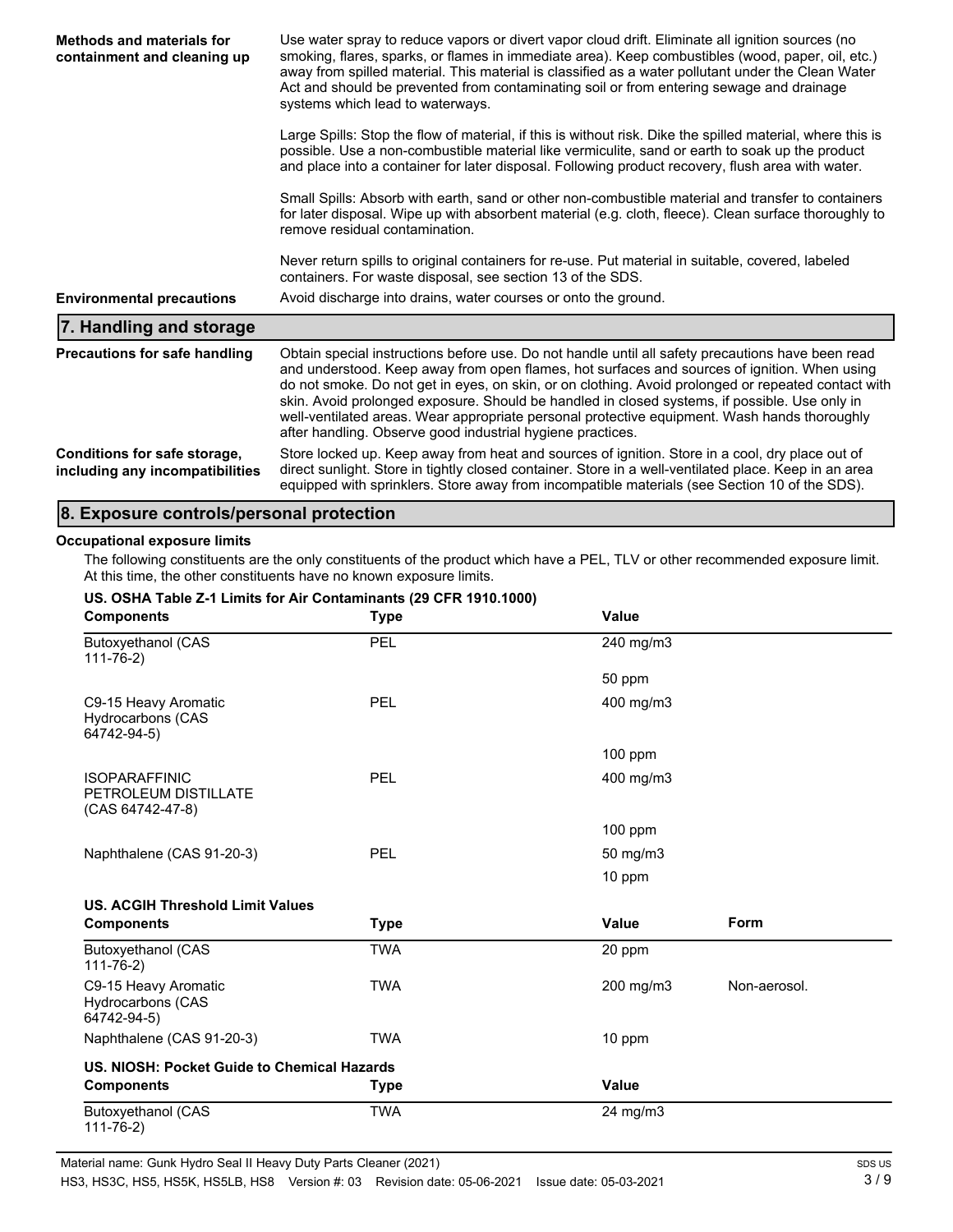# **US. NIOSH: Pocket Guide to Chemical Hazards**

| US. NIUSH: POCKET GUIDE TO UNEMICAI HAZAROS<br><b>Components</b>                                                                               | <b>Type</b>                                                                  |                                                |                                                                        | <b>Value</b>                                                                                                                                                                                                                                                                                                                                                                                           |
|------------------------------------------------------------------------------------------------------------------------------------------------|------------------------------------------------------------------------------|------------------------------------------------|------------------------------------------------------------------------|--------------------------------------------------------------------------------------------------------------------------------------------------------------------------------------------------------------------------------------------------------------------------------------------------------------------------------------------------------------------------------------------------------|
|                                                                                                                                                |                                                                              |                                                |                                                                        | 5 ppm                                                                                                                                                                                                                                                                                                                                                                                                  |
| Naphthalene (CAS 91-20-3)                                                                                                                      | <b>STEL</b>                                                                  |                                                |                                                                        | 75 mg/m3                                                                                                                                                                                                                                                                                                                                                                                               |
|                                                                                                                                                |                                                                              |                                                |                                                                        | 15 ppm                                                                                                                                                                                                                                                                                                                                                                                                 |
|                                                                                                                                                | <b>TWA</b>                                                                   |                                                |                                                                        | 50 mg/m3                                                                                                                                                                                                                                                                                                                                                                                               |
|                                                                                                                                                |                                                                              |                                                |                                                                        | 10 ppm                                                                                                                                                                                                                                                                                                                                                                                                 |
| US. Workplace Environmental Exposure Level (WEEL) Guides                                                                                       |                                                                              |                                                |                                                                        |                                                                                                                                                                                                                                                                                                                                                                                                        |
| <b>Components</b>                                                                                                                              | <b>Type</b>                                                                  |                                                |                                                                        | <b>Value</b>                                                                                                                                                                                                                                                                                                                                                                                           |
| Benzene, 1,3-diethyl- (CAS<br>$141-93-5)$                                                                                                      | <b>TWA</b>                                                                   |                                                |                                                                        | 5 ppm                                                                                                                                                                                                                                                                                                                                                                                                  |
| Diethylbenzene (CAS<br>25340-17-4)                                                                                                             | <b>TWA</b>                                                                   |                                                |                                                                        | 5 ppm                                                                                                                                                                                                                                                                                                                                                                                                  |
| <b>Biological limit values</b>                                                                                                                 |                                                                              |                                                |                                                                        |                                                                                                                                                                                                                                                                                                                                                                                                        |
| <b>ACGIH Biological Exposure Indices</b>                                                                                                       |                                                                              |                                                |                                                                        |                                                                                                                                                                                                                                                                                                                                                                                                        |
| <b>Components</b>                                                                                                                              | Value                                                                        | <b>Determinant</b>                             | <b>Specimen</b>                                                        | <b>Sampling Time</b>                                                                                                                                                                                                                                                                                                                                                                                   |
| <b>Butoxyethanol (CAS</b><br>$111 - 76 - 2)$                                                                                                   | $200$ mg/g                                                                   | Butoxyacetic<br>acid (BAA),<br>with hydrolysis | Creatinine in<br>urine                                                 |                                                                                                                                                                                                                                                                                                                                                                                                        |
| * - For sampling details, please see the source document.                                                                                      |                                                                              |                                                |                                                                        |                                                                                                                                                                                                                                                                                                                                                                                                        |
| <b>Exposure guidelines</b>                                                                                                                     |                                                                              |                                                |                                                                        |                                                                                                                                                                                                                                                                                                                                                                                                        |
| US - California OELs: Skin designation                                                                                                         |                                                                              |                                                |                                                                        |                                                                                                                                                                                                                                                                                                                                                                                                        |
| Butoxyethanol (CAS 111-76-2)<br>Naphthalene (CAS 91-20-3)<br>US - Minnesota Haz Subs: Skin designation applies                                 |                                                                              |                                                | Can be absorbed through the skin.<br>Can be absorbed through the skin. |                                                                                                                                                                                                                                                                                                                                                                                                        |
| Butoxyethanol (CAS 111-76-2)                                                                                                                   |                                                                              |                                                | Skin designation applies.                                              |                                                                                                                                                                                                                                                                                                                                                                                                        |
| US - Tennessee OELs: Skin designation                                                                                                          |                                                                              |                                                |                                                                        |                                                                                                                                                                                                                                                                                                                                                                                                        |
| Butoxyethanol (CAS 111-76-2)                                                                                                                   |                                                                              |                                                | Can be absorbed through the skin.                                      |                                                                                                                                                                                                                                                                                                                                                                                                        |
| US ACGIH Threshold Limit Values: Skin designation                                                                                              |                                                                              |                                                |                                                                        |                                                                                                                                                                                                                                                                                                                                                                                                        |
| C9-15 Heavy Aromatic Hydrocarbons (CAS 64742-94-5)<br>Naphthalene (CAS 91-20-3)<br>US NIOSH Pocket Guide to Chemical Hazards: Skin designation |                                                                              |                                                | Can be absorbed through the skin.<br>Can be absorbed through the skin. |                                                                                                                                                                                                                                                                                                                                                                                                        |
| Butoxyethanol (CAS 111-76-2)                                                                                                                   |                                                                              |                                                | Can be absorbed through the skin.                                      |                                                                                                                                                                                                                                                                                                                                                                                                        |
| US. OSHA Table Z-1 Limits for Air Contaminants (29 CFR 1910.1000)                                                                              |                                                                              |                                                |                                                                        |                                                                                                                                                                                                                                                                                                                                                                                                        |
| Butoxyethanol (CAS 111-76-2)                                                                                                                   |                                                                              |                                                | Can be absorbed through the skin.                                      |                                                                                                                                                                                                                                                                                                                                                                                                        |
| Appropriate engineering<br>controls                                                                                                            |                                                                              |                                                |                                                                        | Good general ventilation (typically 10 air changes per hour) should be used. Ventilation rates<br>should be matched to conditions. If applicable, use process enclosures, local exhaust ventilation,<br>or other engineering controls to maintain airborne levels below recommended exposure limits. If<br>exposure limits have not been established, maintain airborne levels to an acceptable level. |
| Individual protection measures, such as personal protective equipment<br><b>Eye/face protection</b>                                            | Chemical respirator with organic vapor cartridge and full facepiece.         |                                                |                                                                        |                                                                                                                                                                                                                                                                                                                                                                                                        |
| <b>Skin protection</b>                                                                                                                         |                                                                              |                                                |                                                                        |                                                                                                                                                                                                                                                                                                                                                                                                        |
| <b>Hand protection</b>                                                                                                                         |                                                                              |                                                |                                                                        | Wear appropriate chemical resistant gloves. Nitrile gloves are recommended.                                                                                                                                                                                                                                                                                                                            |
| Other                                                                                                                                          |                                                                              |                                                |                                                                        | Wear appropriate chemical resistant clothing. Use of an impervious apron is recommended.                                                                                                                                                                                                                                                                                                               |
| <b>Respiratory protection</b>                                                                                                                  | organic vapor cartridge and full facepiece if threshold limits are exceeded. |                                                |                                                                        | Chemical respirator with organic vapor cartridge and full facepiece. Chemical respirator with                                                                                                                                                                                                                                                                                                          |
| <b>Thermal hazards</b>                                                                                                                         | Wear appropriate thermal protective clothing, when necessary.                |                                                |                                                                        |                                                                                                                                                                                                                                                                                                                                                                                                        |
| <b>General hygiene</b><br>considerations                                                                                                       | contaminants.                                                                |                                                |                                                                        | Observe any medical surveillance requirements. When using do not smoke. Always observe good<br>personal hygiene measures, such as washing after handling the material and before eating,<br>drinking, and/or smoking. Routinely wash work clothing and protective equipment to remove                                                                                                                  |
| 9. Physical and chemical properties                                                                                                            |                                                                              |                                                |                                                                        |                                                                                                                                                                                                                                                                                                                                                                                                        |

|                       | .                                                                        |  |
|-----------------------|--------------------------------------------------------------------------|--|
| Appearance            | Clear.                                                                   |  |
| <b>Physical state</b> | Liauid.                                                                  |  |
|                       | Material research Ornald Hidden Carol II Henry Duty Deuts Oleenen (0004) |  |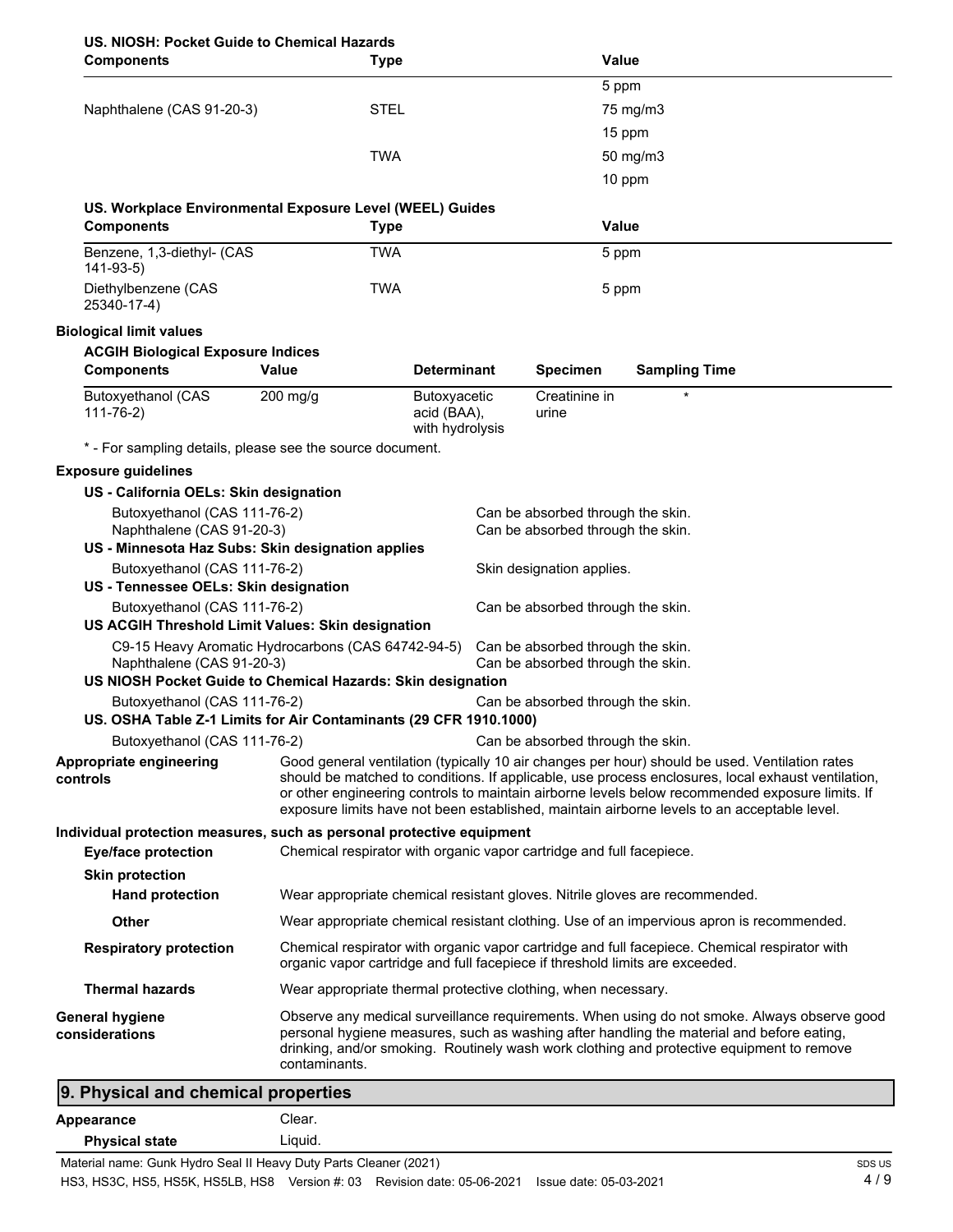|                 | Form                                              | Liquid.                      |  |  |
|-----------------|---------------------------------------------------|------------------------------|--|--|
|                 | Color                                             | Light yellow/amber           |  |  |
| Odor            |                                                   | hydrocarbon                  |  |  |
|                 | <b>Odor threshold</b>                             | Not available.               |  |  |
| pH              |                                                   | Not available.               |  |  |
|                 | Melting point/freezing point                      | Not available.               |  |  |
| range           | Initial boiling point and boiling                 | 440.6 °F (227 °C) estimated  |  |  |
|                 | <b>Flash point</b>                                | 172.4 °F (78.0 °C) estimated |  |  |
|                 | <b>Evaporation rate</b>                           | Not available.               |  |  |
|                 | <b>Flammability (solid, gas)</b>                  | Not applicable.              |  |  |
|                 | Upper/lower flammability or explosive limits      |                              |  |  |
|                 | <b>Flammability limit - lower</b><br>(%)          | 0.7 % estimated              |  |  |
|                 | <b>Flammability limit - upper</b><br>$(\%)$       | 5 % estimated                |  |  |
|                 | Explosive limit - lower (%)                       | Not available.               |  |  |
|                 | Explosive limit - upper (%)                       | Not available.               |  |  |
|                 | Vapor pressure                                    | 10.54937 hPa estimated       |  |  |
|                 | <b>Vapor density</b>                              | Not available.               |  |  |
|                 | <b>Relative density</b>                           | Not available.               |  |  |
| Solubility(ies) |                                                   |                              |  |  |
|                 | Solubility (water)                                | emulsifies                   |  |  |
|                 | <b>Partition coefficient</b><br>(n-octanol/water) | Not available.               |  |  |
|                 | <b>Auto-ignition temperature</b>                  | Not available.               |  |  |
|                 | <b>Decomposition temperature</b>                  | Not available.               |  |  |
|                 | <b>Viscosity</b>                                  | Not available.               |  |  |
|                 | <b>Other information</b>                          |                              |  |  |
|                 | <b>Density</b>                                    | 7.56508 lbs/gal estimated    |  |  |
|                 | <b>Explosive properties</b>                       | Not explosive.               |  |  |
|                 | <b>Flammability class</b>                         | Combustible IIIA estimated   |  |  |
|                 | <b>Kinematic viscosity</b>                        | < 5 cSt @ 40C                |  |  |
|                 | <b>Oxidizing properties</b>                       | Not oxidizing.               |  |  |
|                 | <b>Specific gravity</b>                           | 0.90654 estimated            |  |  |
|                 | <b>VOC</b>                                        | 21 % estimated               |  |  |

## **10. Stability and reactivity**

| <b>Reactivity</b>                            | The product is stable and non-reactive under normal conditions of use, storage and transport.                                                                            |
|----------------------------------------------|--------------------------------------------------------------------------------------------------------------------------------------------------------------------------|
| <b>Chemical stability</b>                    | Material is stable under normal conditions.                                                                                                                              |
| <b>Possibility of hazardous</b><br>reactions | Hazardous polymerization does not occur.                                                                                                                                 |
| <b>Conditions to avoid</b>                   | Keep away from heat, hot surfaces, sparks, open flames and other ignition sources. Avoid<br>temperatures exceeding the flash point. Contact with incompatible materials. |
| Incompatible materials                       | Strong oxidizing agents.                                                                                                                                                 |
| <b>Hazardous decomposition</b><br>products   | No hazardous decomposition products are known.                                                                                                                           |
| 11. Toxicological information                |                                                                                                                                                                          |

### **Information on likely routes of exposure**

**Inhalation** May cause drowsiness and dizziness. Headache. Nausea, vomiting. Prolonged inhalation may be harmful.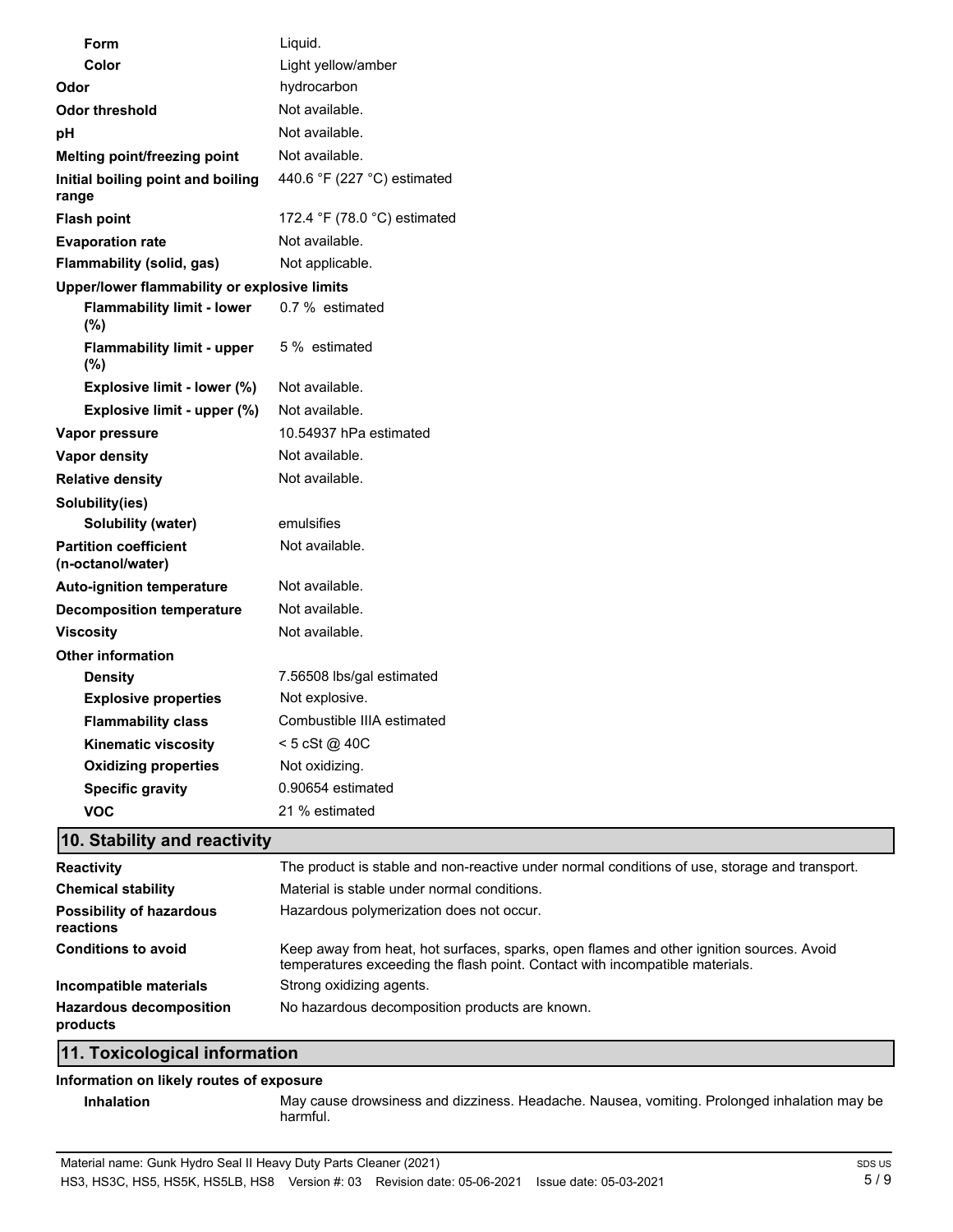| <b>Skin contact</b>                                                                                                                                                                                                       | 2-Butoxy ethanol may be absorbed through the skin in toxic amounts if contact is repeated and<br>prolonged. These effects have not been observed in humans. |  |                                                                                          |
|---------------------------------------------------------------------------------------------------------------------------------------------------------------------------------------------------------------------------|-------------------------------------------------------------------------------------------------------------------------------------------------------------|--|------------------------------------------------------------------------------------------|
| Eye contact                                                                                                                                                                                                               | Direct contact with eyes may cause temporary irritation.                                                                                                    |  |                                                                                          |
| Ingestion                                                                                                                                                                                                                 | Droplets of the product aspirated into the lungs through ingestion or vomiting may cause a serious<br>chemical pneumonia.                                   |  |                                                                                          |
| Symptoms related to the<br>physical, chemical and<br>toxicological characteristics                                                                                                                                        | Aspiration may cause pulmonary edema and pneumonitis. May cause drowsiness and dizziness.<br>Headache. Nausea, vomiting.                                    |  |                                                                                          |
| Information on toxicological effects                                                                                                                                                                                      |                                                                                                                                                             |  |                                                                                          |
| <b>Acute toxicity</b>                                                                                                                                                                                                     | May be fatal if swallowed and enters airways.                                                                                                               |  |                                                                                          |
| <b>Components</b>                                                                                                                                                                                                         | <b>Species</b>                                                                                                                                              |  | <b>Test Results</b>                                                                      |
| Butoxyethanol (CAS 111-76-2)<br><b>Acute</b><br><b>Dermal</b>                                                                                                                                                             |                                                                                                                                                             |  |                                                                                          |
| LD50<br>Oral                                                                                                                                                                                                              | Rabbit                                                                                                                                                      |  | 1060 mg/kg, 24 Hours                                                                     |
| LD50                                                                                                                                                                                                                      | Rat                                                                                                                                                         |  | 530 - 2800 mg/kg                                                                         |
| C9-15 Heavy Aromatic Hydrocarbons (CAS 64742-94-5)                                                                                                                                                                        |                                                                                                                                                             |  |                                                                                          |
| <b>Acute</b><br><b>Dermal</b>                                                                                                                                                                                             |                                                                                                                                                             |  |                                                                                          |
| LD50                                                                                                                                                                                                                      | Rabbit                                                                                                                                                      |  | > 2000 mg/kg, 24 Hours                                                                   |
| <b>Inhalation</b><br><b>LC50</b>                                                                                                                                                                                          | Rat                                                                                                                                                         |  | $< 5.8$ mg/l, 4 Hours                                                                    |
| Oral<br>LD <sub>50</sub>                                                                                                                                                                                                  | Rat                                                                                                                                                         |  | $< 5000$ mg/kg                                                                           |
|                                                                                                                                                                                                                           |                                                                                                                                                             |  | $> 25$ ml/kg                                                                             |
| Naphthalene (CAS 91-20-3)                                                                                                                                                                                                 |                                                                                                                                                             |  |                                                                                          |
| <b>Acute</b>                                                                                                                                                                                                              |                                                                                                                                                             |  |                                                                                          |
| <b>Dermal</b>                                                                                                                                                                                                             |                                                                                                                                                             |  |                                                                                          |
| LD50                                                                                                                                                                                                                      | Rabbit                                                                                                                                                      |  | $> 2$ g/kg                                                                               |
| Oral                                                                                                                                                                                                                      |                                                                                                                                                             |  |                                                                                          |
| LD50                                                                                                                                                                                                                      | Rat                                                                                                                                                         |  | 490 mg/kg                                                                                |
| <b>Skin corrosion/irritation</b>                                                                                                                                                                                          | Prolonged skin contact may cause temporary irritation.                                                                                                      |  |                                                                                          |
| Serious eye damage/eye<br>irritation                                                                                                                                                                                      | Direct contact with eyes may cause temporary irritation.                                                                                                    |  |                                                                                          |
| Respiratory or skin sensitization                                                                                                                                                                                         |                                                                                                                                                             |  |                                                                                          |
| <b>Respiratory sensitization</b>                                                                                                                                                                                          | Not a respiratory sensitizer.                                                                                                                               |  |                                                                                          |
| <b>Skin sensitization</b>                                                                                                                                                                                                 | This product is not expected to cause skin sensitization.                                                                                                   |  |                                                                                          |
| <b>Germ cell mutagenicity</b>                                                                                                                                                                                             | mutagenic or genotoxic.                                                                                                                                     |  | No data available to indicate product or any components present at greater than 0.1% are |
| Carcinogenicity                                                                                                                                                                                                           | Suspected of causing cancer.                                                                                                                                |  |                                                                                          |
|                                                                                                                                                                                                                           | IARC Monographs. Overall Evaluation of Carcinogenicity                                                                                                      |  |                                                                                          |
| Butoxyethanol (CAS 111-76-2)<br>3 Not classifiable as to carcinogenicity to humans.<br>Naphthalene (CAS 91-20-3)<br>2B Possibly carcinogenic to humans.<br>OSHA Specifically Regulated Substances (29 CFR 1910.1001-1052) |                                                                                                                                                             |  |                                                                                          |
| Not regulated.                                                                                                                                                                                                            | US. National Toxicology Program (NTP) Report on Carcinogens                                                                                                 |  |                                                                                          |
| Naphthalene (CAS 91-20-3)                                                                                                                                                                                                 |                                                                                                                                                             |  | Reasonably Anticipated to be a Human Carcinogen.                                         |
| <b>Reproductive toxicity</b>                                                                                                                                                                                              | This product is not expected to cause reproductive or developmental effects.                                                                                |  |                                                                                          |
| Specific target organ toxicity -<br>single exposure                                                                                                                                                                       | May cause drowsiness and dizziness.                                                                                                                         |  |                                                                                          |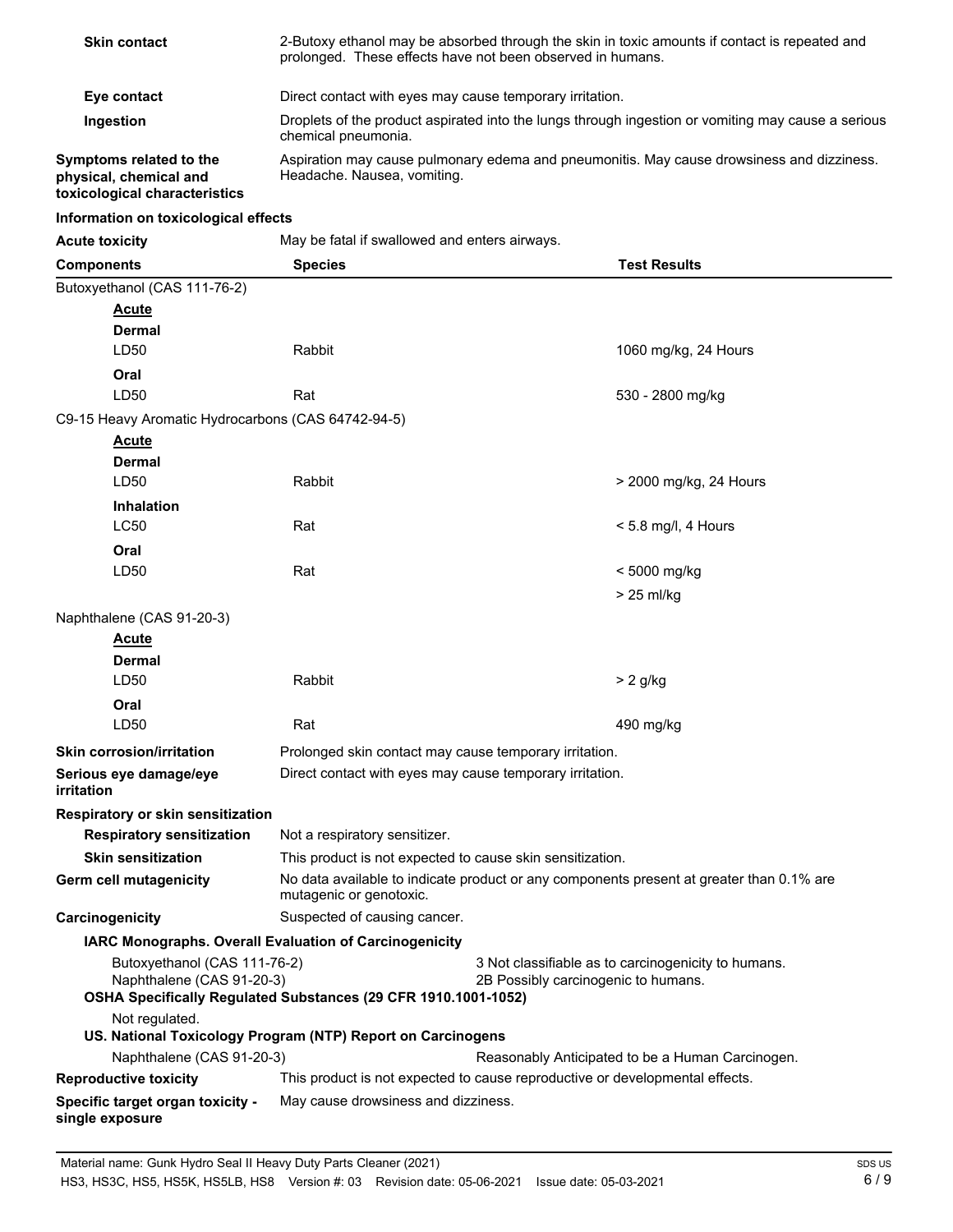| Specific target organ toxicity -<br>repeated exposure                 | Not classified.                                                               |                                                                                                                                                                                                       |                           |  |  |
|-----------------------------------------------------------------------|-------------------------------------------------------------------------------|-------------------------------------------------------------------------------------------------------------------------------------------------------------------------------------------------------|---------------------------|--|--|
| <b>Aspiration hazard</b>                                              | May be fatal if swallowed and enters airways.                                 |                                                                                                                                                                                                       |                           |  |  |
| <b>Chronic effects</b>                                                | May be harmful if absorbed through skin. Prolonged inhalation may be harmful. |                                                                                                                                                                                                       |                           |  |  |
|                                                                       |                                                                               | 2-Butoxy ethanol may be absorbed through the skin in toxic amounts if contact is repeated and<br>prolonged. These effects have not been observed in humans.                                           |                           |  |  |
|                                                                       |                                                                               | Prolonged exposure may cause chronic effects.                                                                                                                                                         |                           |  |  |
| 12. Ecological information                                            |                                                                               |                                                                                                                                                                                                       |                           |  |  |
| <b>Ecotoxicity</b>                                                    |                                                                               | The product is not classified as environmentally hazardous. However, this does not exclude the<br>possibility that large or frequent spills can have a harmful or damaging effect on the environment. |                           |  |  |
| <b>Components</b>                                                     |                                                                               | <b>Species</b>                                                                                                                                                                                        | <b>Test Results</b>       |  |  |
| Alcohols, C9-11, ethoxylated (CAS 68439-46-3)                         |                                                                               |                                                                                                                                                                                                       |                           |  |  |
| <b>Aquatic</b>                                                        |                                                                               |                                                                                                                                                                                                       |                           |  |  |
| Crustacea                                                             | <b>EC50</b>                                                                   | Water flea (Daphnia magna)                                                                                                                                                                            | 2.9 - 8.5 mg/l, 48 hours  |  |  |
| Fish                                                                  | LC50                                                                          | Fathead minnow (Pimephales promelas) 6 - 12 mg/l, 96 hours                                                                                                                                            |                           |  |  |
| Benzene, 1,3-diethyl- (CAS 141-93-5)                                  |                                                                               |                                                                                                                                                                                                       |                           |  |  |
| <b>Aquatic</b>                                                        |                                                                               |                                                                                                                                                                                                       |                           |  |  |
| Fish                                                                  | LC50                                                                          | Fathead minnow (Pimephales promelas) 4.05 - 4.25 mg/l, 96 hours                                                                                                                                       |                           |  |  |
| Butoxyethanol (CAS 111-76-2)<br><b>Aquatic</b>                        |                                                                               |                                                                                                                                                                                                       |                           |  |  |
| Fish                                                                  | LC50                                                                          | Inland silverside (Menidia beryllina)                                                                                                                                                                 | 1250 mg/l, 96 hours       |  |  |
| C9-15 Heavy Aromatic Hydrocarbons (CAS 64742-94-5)<br><b>Aquatic</b>  |                                                                               |                                                                                                                                                                                                       |                           |  |  |
| Crustacea                                                             | EC50                                                                          | Water flea (Daphnia pulex)                                                                                                                                                                            | 2.7 - 5.1 mg/l, 48 hours  |  |  |
| Fish                                                                  | <b>LC50</b>                                                                   | Rainbow trout, donaldson trout<br>(Oncorhynchus mykiss)                                                                                                                                               | 8.8 mg/l, 96 hours        |  |  |
|                                                                       |                                                                               |                                                                                                                                                                                                       | 8.8 mg/l, 96 hours        |  |  |
| ISOPARAFFINIC PETROLEUM DISTILLATE (CAS 64742-47-8)<br><b>Aquatic</b> |                                                                               |                                                                                                                                                                                                       |                           |  |  |
| Crustacea                                                             | <b>EC50</b>                                                                   | Water flea (Daphnia pulex)                                                                                                                                                                            | 2.7 - 5.1 mg/l, 48 hours  |  |  |
| Fish                                                                  | LC50                                                                          | Rainbow trout, donaldson trout<br>(Oncorhynchus mykiss)                                                                                                                                               | 2.9 mg/l, 96 hours        |  |  |
| Naphthalene (CAS 91-20-3)                                             |                                                                               |                                                                                                                                                                                                       |                           |  |  |
| <b>Aquatic</b>                                                        |                                                                               |                                                                                                                                                                                                       |                           |  |  |
| Crustacea                                                             | <b>EC50</b>                                                                   | Water flea (Daphnia magna)                                                                                                                                                                            | 1.09 - 3.4 mg/l, 48 hours |  |  |
| Fish                                                                  | LC50                                                                          | Pink salmon (Oncorhynchus gorbuscha) 1.11 - 1.68 mg/l, 96 hours                                                                                                                                       |                           |  |  |
| Persistence and degradability                                         |                                                                               | No data is available on the degradability of any ingredients in the mixture.                                                                                                                          |                           |  |  |
| <b>Bioaccumulative potential</b>                                      |                                                                               |                                                                                                                                                                                                       |                           |  |  |
| Partition coefficient n-octanol / water (log Kow)                     |                                                                               |                                                                                                                                                                                                       |                           |  |  |
| Benzene, 1,3-diethyl-<br>Butoxyethanol                                |                                                                               | 4.44<br>0.81 log Pow, at 25 °C                                                                                                                                                                        |                           |  |  |
| Naphthalene<br>Tert-butylbenzene                                      |                                                                               | 3.3<br>4.11                                                                                                                                                                                           |                           |  |  |
| <b>Mobility in soil</b>                                               | No data available.                                                            |                                                                                                                                                                                                       |                           |  |  |
| Other adverse effects                                                 | potential.                                                                    | The product contains volatile organic compounds which have a photochemical ozone creation                                                                                                             |                           |  |  |
| 13. Disposal considerations                                           |                                                                               |                                                                                                                                                                                                       |                           |  |  |
| <b>Disposal instructions</b>                                          |                                                                               | Collect and reclaim or dispose in sealed containers at licensed waste disposal site. Dispose of<br>contents/container in accordance with local/regional/national/international regulations.           |                           |  |  |
| Local disposal regulations                                            |                                                                               | Dispose in accordance with all applicable regulations.                                                                                                                                                |                           |  |  |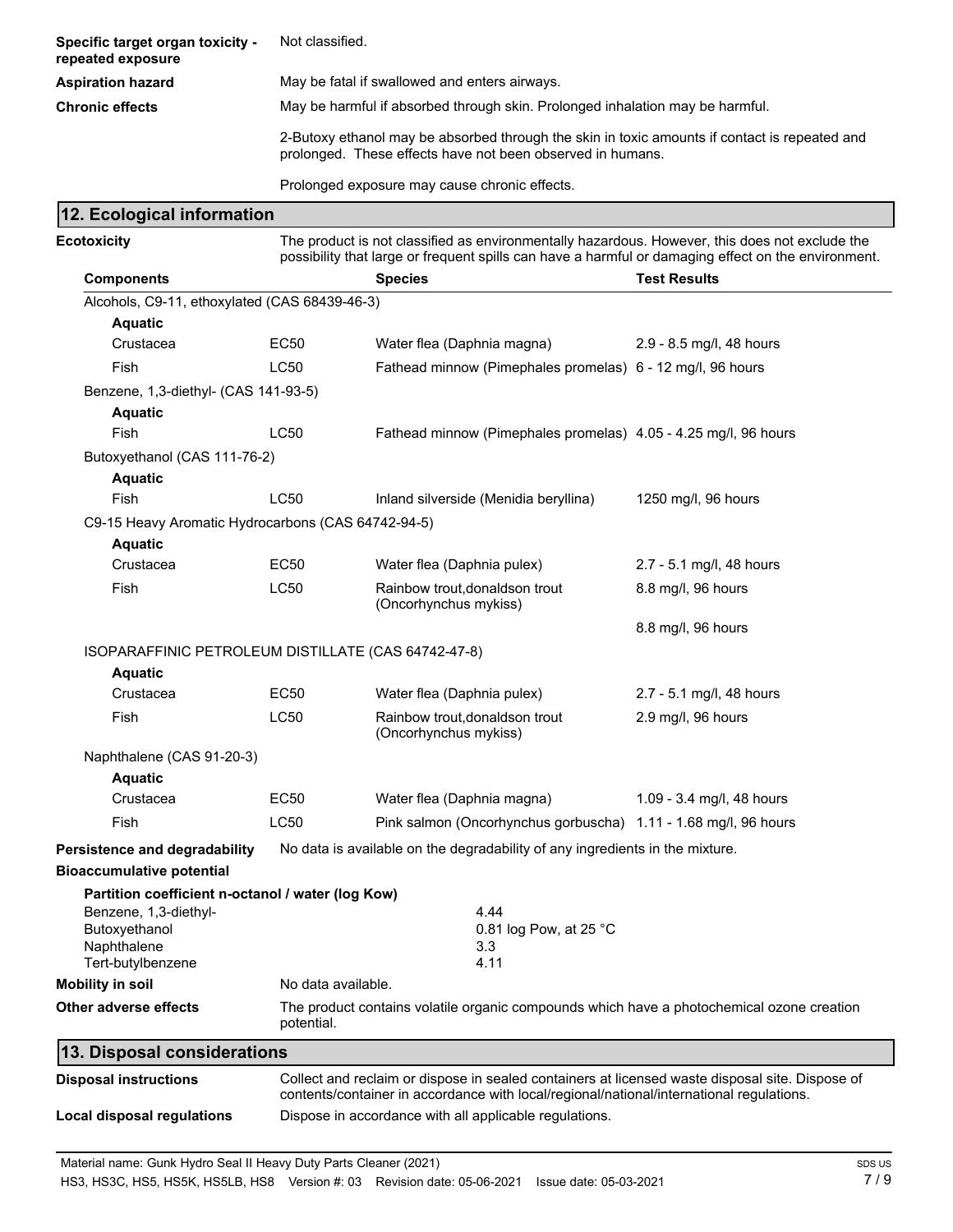| Hazardous waste code                                                                                         | The waste code should be assigned in discussion between the user, the producer and the waste<br>disposal company.                                                                                                      |                                                                                                                                                                                                      |  |
|--------------------------------------------------------------------------------------------------------------|------------------------------------------------------------------------------------------------------------------------------------------------------------------------------------------------------------------------|------------------------------------------------------------------------------------------------------------------------------------------------------------------------------------------------------|--|
| Waste from residues / unused<br>products                                                                     | Dispose of in accordance with local regulations. Empty containers or liners may retain some<br>product residues. This material and its container must be disposed of in a safe manner (see:<br>Disposal instructions). |                                                                                                                                                                                                      |  |
| <b>Contaminated packaging</b>                                                                                | Since emptied containers may retain product residue, follow label warnings even after container is<br>emptied. Empty containers should be taken to an approved waste handling site for recycling or<br>disposal.       |                                                                                                                                                                                                      |  |
| 14. Transport information                                                                                    |                                                                                                                                                                                                                        |                                                                                                                                                                                                      |  |
| <b>DOT</b>                                                                                                   |                                                                                                                                                                                                                        |                                                                                                                                                                                                      |  |
| Not regulated as dangerous goods.                                                                            |                                                                                                                                                                                                                        |                                                                                                                                                                                                      |  |
| <b>IATA</b>                                                                                                  |                                                                                                                                                                                                                        |                                                                                                                                                                                                      |  |
| Not regulated as dangerous goods.                                                                            |                                                                                                                                                                                                                        |                                                                                                                                                                                                      |  |
| <b>IMDG</b>                                                                                                  |                                                                                                                                                                                                                        |                                                                                                                                                                                                      |  |
| Not regulated as dangerous goods.                                                                            | Not established.                                                                                                                                                                                                       |                                                                                                                                                                                                      |  |
| Transport in bulk according to<br>Annex II of MARPOL 73/78 and<br>the IBC Code                               |                                                                                                                                                                                                                        |                                                                                                                                                                                                      |  |
| <b>General information</b>                                                                                   | shipped as non-regulated when transported solely by land, as long as the material is not a<br>hazardous waste, a marine pollutant, or specifically listed as a hazardous substance.                                    | Note: The flash point for this material is greater than 100 F (38 C). Therefore, in accordance with<br>49 CFR 173.150(f) non-bulk containers (<450L or <119 gallon capacity) of this material may be |  |
|                                                                                                              | <b>IMDG Regulated Marine Pollutant.</b>                                                                                                                                                                                |                                                                                                                                                                                                      |  |
| 15. Regulatory information                                                                                   |                                                                                                                                                                                                                        |                                                                                                                                                                                                      |  |
| <b>US federal regulations</b>                                                                                | This product is a "Hazardous Chemical" as defined by the OSHA Hazard Communication<br>Standard, 29 CFR 1910.1200.                                                                                                      |                                                                                                                                                                                                      |  |
|                                                                                                              | TSCA Section 12(b) Export Notification (40 CFR 707, Subpt. D)                                                                                                                                                          |                                                                                                                                                                                                      |  |
| Not regulated.<br><b>CERCLA Hazardous Substance List (40 CFR 302.4)</b>                                      |                                                                                                                                                                                                                        |                                                                                                                                                                                                      |  |
| Butoxyethanol (CAS 111-76-2)                                                                                 | Listed.                                                                                                                                                                                                                |                                                                                                                                                                                                      |  |
| Naphthalene (CAS 91-20-3)                                                                                    | Listed.                                                                                                                                                                                                                |                                                                                                                                                                                                      |  |
| <b>SARA 304 Emergency release notification</b>                                                               |                                                                                                                                                                                                                        |                                                                                                                                                                                                      |  |
| Not regulated.                                                                                               | OSHA Specifically Regulated Substances (29 CFR 1910.1001-1052)                                                                                                                                                         |                                                                                                                                                                                                      |  |
| Not regulated.                                                                                               |                                                                                                                                                                                                                        |                                                                                                                                                                                                      |  |
| Superfund Amendments and Reauthorization Act of 1986 (SARA)<br><b>SARA 302 Extremely hazardous substance</b> |                                                                                                                                                                                                                        |                                                                                                                                                                                                      |  |
| Not listed.                                                                                                  |                                                                                                                                                                                                                        |                                                                                                                                                                                                      |  |
| <b>Classified hazard</b>                                                                                     | Flammable (gases, aerosols, liquids, or solids)                                                                                                                                                                        |                                                                                                                                                                                                      |  |
| categories                                                                                                   | Carcinogenicity<br>Specific target organ toxicity (single or repeated exposure)<br>Aspiration hazard                                                                                                                   |                                                                                                                                                                                                      |  |
| SARA 313 (TRI reporting)                                                                                     |                                                                                                                                                                                                                        |                                                                                                                                                                                                      |  |
| <b>Chemical name</b>                                                                                         | <b>CAS number</b>                                                                                                                                                                                                      | % by wt.                                                                                                                                                                                             |  |
| Butoxyethanol<br>Naphthalene                                                                                 | 111-76-2<br>$91 - 20 - 3$                                                                                                                                                                                              | $1 - 3$<br>< 1                                                                                                                                                                                       |  |
| <b>Other federal regulations</b>                                                                             |                                                                                                                                                                                                                        |                                                                                                                                                                                                      |  |
|                                                                                                              | Clean Air Act (CAA) Section 112 Hazardous Air Pollutants (HAPs) List                                                                                                                                                   |                                                                                                                                                                                                      |  |

**Clean Air Act (CAA) Section 112(r) Accidental Release Prevention (40 CFR 68.130)**

Not regulated.

**Safe Drinking Water Act** Not regulated. **(SDWA)**